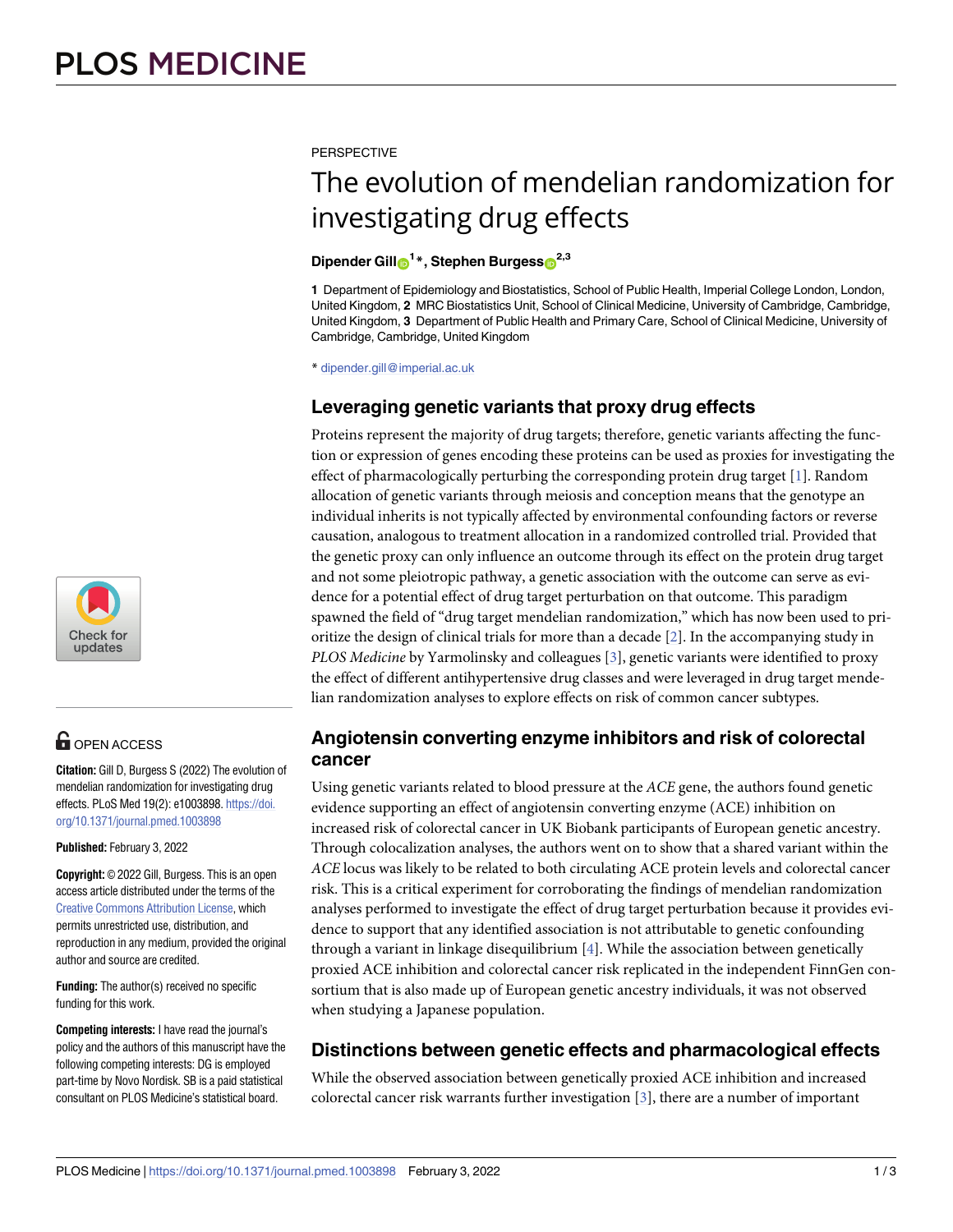<span id="page-1-0"></span>reasons why it should not currently affect clinical practice. Firstly, genetically proxied ACE inhibition (as based on variants at the *ACE* gene that associated with lower circulating ACE protein levels and lower blood pressure) was shown to be associated with increased *ACE* gene expression in the colon [3]. Indeed, it is common for the variants that predict expression of a given gene to vary between different tissues, sometimes with opposite directions of effect. This raises the possibility that ACE inhibition locally in the colon might actually protect against colon cancer, rather than increase its risk. Furthermore, it is not clear whether the pharmacological effect of ACE inhibitor drugs in clinical practice extend to the colon, an issue that is critical to resolving their potential effects on colorectal cancer risk. Secondly, genetic variants proxying drug effects represent the cumulative lifelong impact of a small degree of drug target perturbation, which contrasts a pharmacological intervention in later life that typically has a greater magnitude of effect for a shorter period of time [1]. It is for exactly this reason that mendelian randomization estimates of genetically proxied drug effects are typically greater in magnitude than those observed in clinical practice [\[5\]](#page-2-0). Finally, despite the detailed genetic investigations performed by the authors, there remains the possibility that the identified associations may be attributable to pleiotropic effects of the genetic variants that are unrelated to the pharmacological ACE inhibition achieved through medications used in clinical practice.

#### **Future perspectives**

Taken together, these findings generated by Yarmolinsky and colleagues offer a number of potential insights and areas for future study. First, they raise the possibility that ACE inhibition may increase the risk of colorectal cancer, in turn highlighting the need for pharmacovigilance toward this association. Second, they offer possible mechanistic insight into the development of colorectal cancer, which may, in turn, reveal therapeutic opportunities. Third, the discrepancy in findings between individuals of European and East Asian genetic ancestry may suggest effects that are confined to specific ethnic groups, thus having implications for prescribing strategies.

The work also demonstrates some of the progress that has been made over the last decade in genetic analyses investigating drug effects. The complementary application of drug target mendelian randomization and colocalization analyses by Yarmolinsky and colleagues was able to strengthen the genetic evidence for causality through investigating whether it is the same genetic variant that underlies the observed associations with the exposure and the outcome. Other methodological developments have further allowed for mendelian randomization studies to provide insight into interactions between drug effects  $[6]$  $[6]$  $[6]$ , as well as potential mediating mechanisms [\[7](#page-2-0)]. Given the tremendous advantages offered by genetic interrogation of drug target effects prior to clinical exploration [\[8](#page-2-0)], applications of mendelian randomization in this space are certain to continue their expansion.

#### **References**

- **1.** Gill D, Georgakis MK, Walker VM, Schmidt AF, Gkatzionis A, Freitag DF, et al. Mendelian randomization for studying the effects of perturbing drug targets. Wellcome Open Res. 2021; 6:16. [https://doi.org/](https://doi.org/10.12688/wellcomeopenres.16544.2) [10.12688/wellcomeopenres.16544.2](https://doi.org/10.12688/wellcomeopenres.16544.2) PMID: [33644404](http://www.ncbi.nlm.nih.gov/pubmed/33644404)
- **[2](#page-0-0).** Sofat R, Hingorani AD, Smeeth L, Humphries SE, Talmud PJ, Cooper J, et al. Separating the mechanism-based and off-target actions of cholesteryl ester transfer protein inhibitors with CETP gene polymorphisms. Circulation. 2010; 121(1):52–62. <https://doi.org/10.1161/CIRCULATIONAHA.109.865444> PMID: [20026784](http://www.ncbi.nlm.nih.gov/pubmed/20026784)
- **3.** Yarmolinsky J, Díez-Obrero V, Richardson T, Pigeyre M, Sjaarda J, Paré G, et al. Genetically proxied therapeutic inhibition of antihypertensive drug targets and risk of common cancers: A mendelian randomization analysis. PLoS Med. 2021. <https://doi.org/10.1371/journal.pmed.1003897>